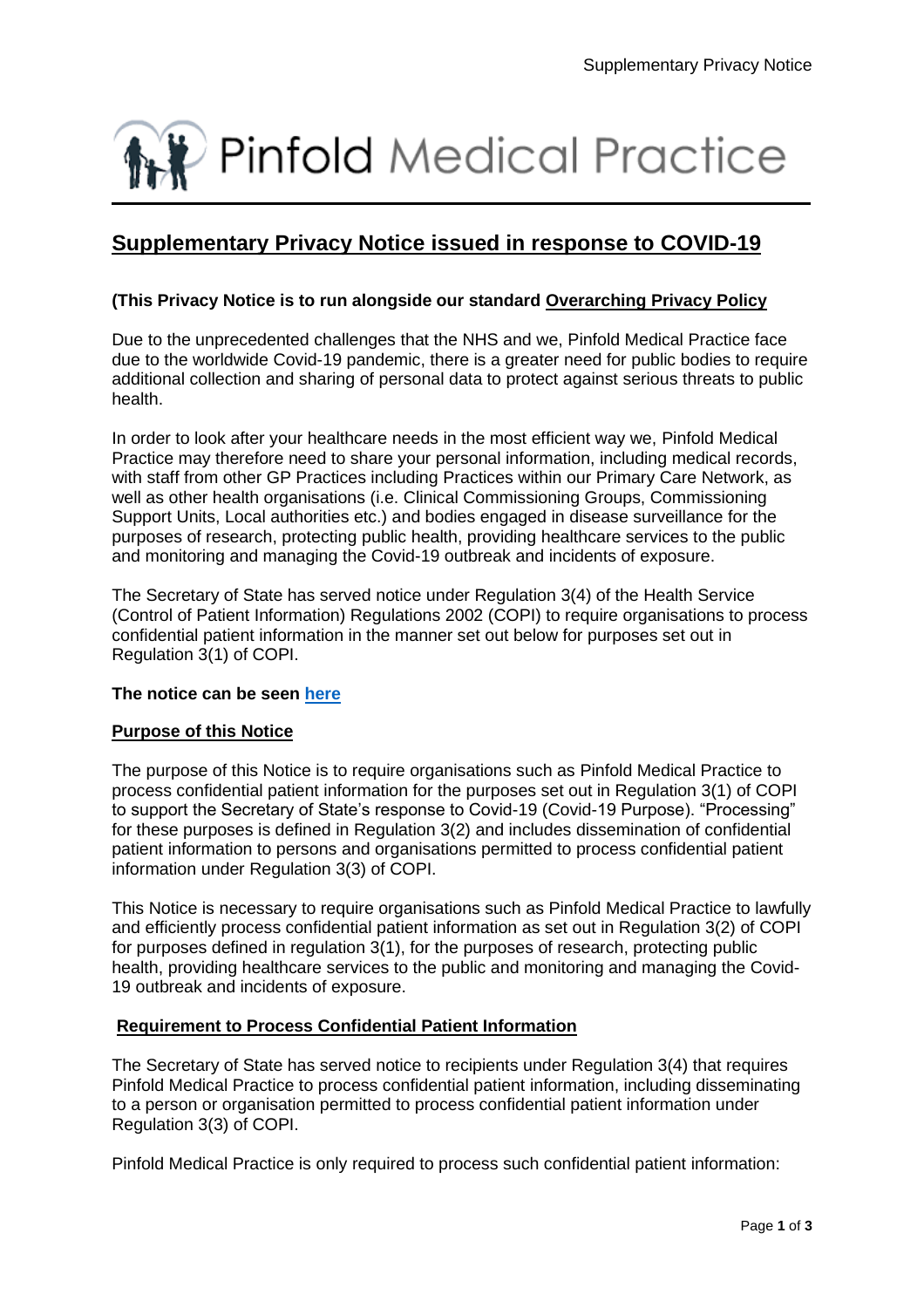where the confidential patient information to be processed is required for a Covid-19 Purpose and will be processed solely for that Covid-19 Purpose in accordance with Regulation 7 of COPI from 20th March 2020 until 30th September 2020 (depending if renewed) for a Covid-19 Purpose.

# **A Covid-19 Purpose includes but is not limited to the following:**

- Understanding Covid-19 risks and controlling them
- Identifying and understanding information about patients or potential patients with or at risk of Covid-19
- Monitoring and managing the response to Covid-19
- Delivering services to patients, clinicians, health services and adult social care services
- Supporting research and planning

A record will be kept by Pinfold Medical Practice of all data processed under this Notice.

## **Sending Public Health Messages**

Data protection and electronic communication laws will not stop Pinfold Medical Practice from sending public health messages to you, either by phone, text or email as these messages are not direct marketing.

## **Digital Consultations**

It may also be necessary, where the latest technology allows Pinfold Medical Practice to do so, to use your information and health data to facilitate digital consultations and diagnoses and we will always do this with your security in mind.

## **Visitors to The Practice**

We have an obligation to protect our staff and employees' health, so it is reasonable for staff at Pinfold Medical Practice to ask any visitors to our practice to tell us if they have visited a particular country, or are experiencing Covid-19 symptoms. This must only be in preapproved circumstances and we would also ask all patients to consider government advice on the NHS 111 website and not attend the practice.

Where it is necessary for us to collect information and specific health data about visitors to our practice, we will not collect more information than we need, and we will ensure that any information collected is treated with the appropriate safeguards.

## **Our Data Protection Officer**

The Practice has appointed Umar Sabat as its Data Protection Officer.

He can be contacted on the following e-mail address: [umar.sabat@ig-health.co.uk](mailto:umar.sabat@ig-health.co.uk)

If you have any concerns about how your data is shared, or if you would like to know more about your rights in respect of the personal data we hold about you, then please contact the Practice Data Protection Officer.

## **How to contact the appropriate authorities**